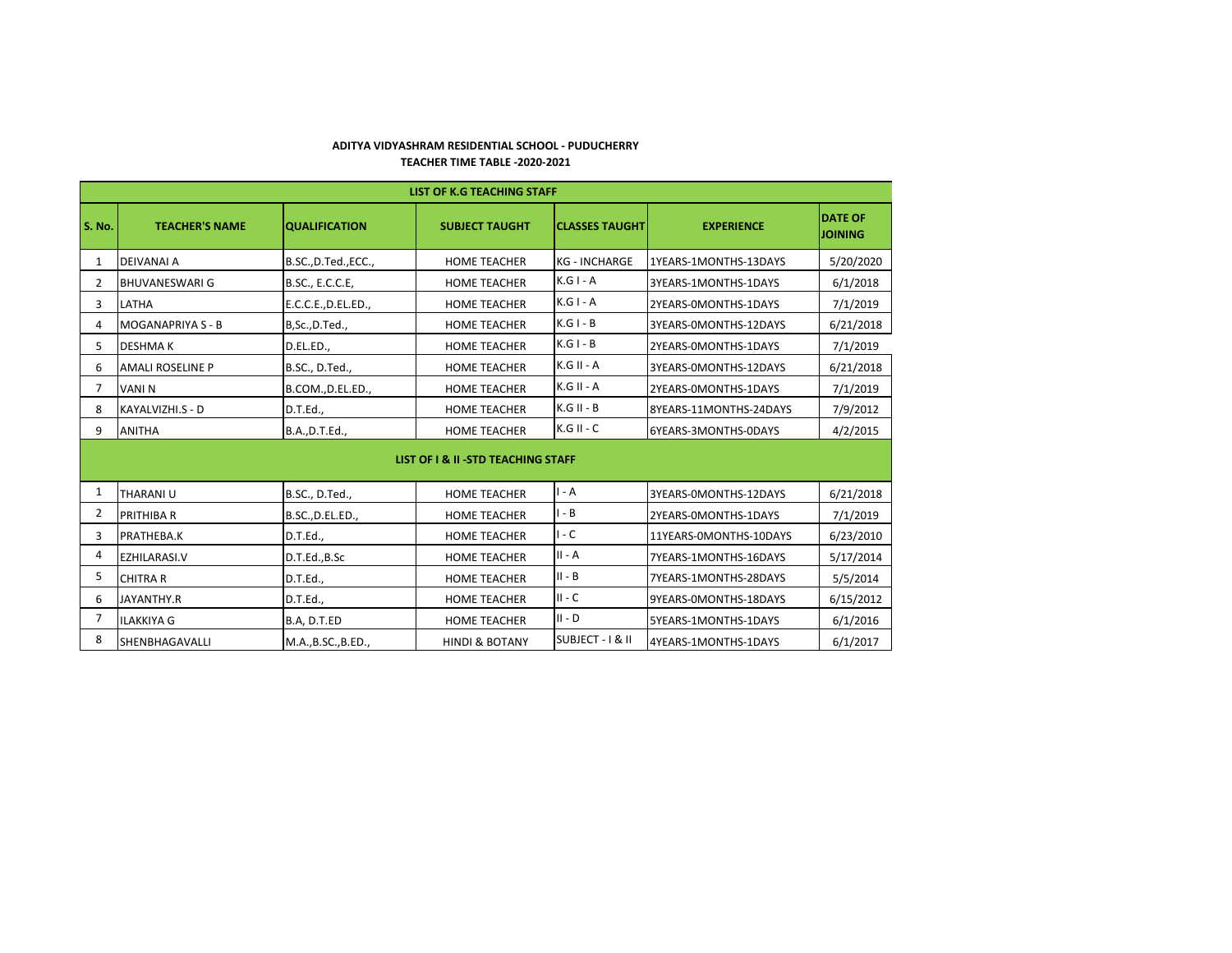|                | LIST OF III , IV & V -STD TEACHING STAFF |                          |                         |                      |                        |            |  |  |  |
|----------------|------------------------------------------|--------------------------|-------------------------|----------------------|------------------------|------------|--|--|--|
| $\mathbf{1}$   | <b>BALAJI</b>                            | D.T.Ed., M.A., M.Ed.,    | <b>ENGLISH</b>          | I TO V               | 10YEARS-1MONTHS-10DAYS | 5/23/2011  |  |  |  |
| $\overline{2}$ | PREETHIT                                 | B.A., B.ED.,             | <b>ENGLISH</b>          | $III - A$            | 2YEARS-0MONTHS-27DAYS  | 6/6/2019   |  |  |  |
| 3              | <b>DEVIKALA V</b>                        | D.T.Ed., B.A.,           | <b>MATHS</b>            | $III - B$            | 7YEARS-7MONTHS-0DAYS   | 12/2/2013  |  |  |  |
| 4              | <b>GANGA DEVI.S</b>                      | M.A., B.Ed.,             | <b>TAMIL</b>            | $III - C$            | 8YEARS-8MONTHS-19DAYS  | 10/14/2012 |  |  |  |
| 5              | <b>KALPANAD</b>                          | B.Sc., B.Ed.,            | <b>EVS</b>              | $III - D$            | 3YEARS-0MONTHS-28DAYS  | 6/5/2018   |  |  |  |
| 6              | <b>KEERTHANA B</b>                       | B.A., B.ED.,             | <b>FRENCH</b>           | $III - E$            | 2YEARS-0MONTHS-27DAYS  | 6/6/2019   |  |  |  |
| $\overline{7}$ | <b>ARUL MOZHI.R</b>                      | B.A., B.Ed.,             | <b>ENGLISH</b>          | $IV - A$             | 3YEARS-0MONTHS-28DAYS  | 6/5/2018   |  |  |  |
| 8              | HEMAVADHY.S                              | B.Sc., B.Ed.,            | <b>HOME TEACHER</b>     | $IV - B$             | 3YEARS-0MONTHS-28DAYS  | 6/5/2018   |  |  |  |
| 9              | SASIKALA.                                | B.A., B.Ed.,             | <b>ENGLISH</b>          | $IV - C$             | 3YEARS-0MONTHS-28DAYS  | 6/5/2018   |  |  |  |
| 10             | <b>MEENA A</b>                           | B.SC., B.Ed.,            | <b>MATHS</b>            | $IV - D$             | 5YEARS-4MONTHS-9DAYS   | 2/24/2016  |  |  |  |
| 11             | NANDHINI.N                               | B.Sc., B.Ed.,            | EVS                     | $IV - E$             | 3YEARS-0MONTHS-28DAYS  | 6/5/2018   |  |  |  |
| 12             | <b>FATHIMA BEEVI</b>                     | B.SC., B.ED.,            | <b>MATHS</b>            | $IV - F$             | 2YEARS-1MONTHS-1DAYS   | 6/1/2019   |  |  |  |
| 13             | <b>GOWTHAM B</b>                         | D.EL.ED.,                | <b>MATHS</b>            | $IV - G$             | 2YEARS-0MONTHS-1DAYS   | 7/1/2019   |  |  |  |
| 14             | <b>JEYANTHI S</b>                        | M.SC., B.Ed.,            | <b>MATHS</b>            | $V - A$              | 2YEARS-2MONTHS-23DAYS  | 4/10/2019  |  |  |  |
| 15             | <b>ANANDHA JOTHI R</b>                   | M.A.B.Ed.,               | <b>TAMIL</b>            | $V - B$              | 9YEARS-0MONTHS-25DAYS  | 6/8/2012   |  |  |  |
| 16             | CHANDRA.G                                | B.Sc. B.Ed.,             | EVS                     | $V - C$              | 9YEARS-11MONTHS-13DAYS | 7/20/2011  |  |  |  |
| 17             | <b>VIJAYA S</b>                          | M.Sc., B.Ed., PGDCA      | EVS                     | $V - D$              | 7YEARS-1MONTHS-21DAYS  | 5/12/2014  |  |  |  |
| 18             | KALAIMAGAL                               | D.Ted., B.Sc.,           | <b>MATHS</b>            | $V - E$              | 7YEARS-11MONTHS-30DAYS | 7/3/2013   |  |  |  |
| 19             | <b>ANURADHA S</b>                        | B.A., B.Ed., D.E.C.C.E., | <b>ENGLISH</b>          | $V - F$              | 3YEARS-1MONTHS-1DAYS   | 6/1/2018   |  |  |  |
| 20             | <b>GLOBINE.M</b>                         | B.A., B.Ed., D.C.A.,     | <b>HINDI</b>            | $V - G$              | 8YEARS-1MONTHS-18DAYS  | 5/15/2013  |  |  |  |
| 21             | SHAKUNTHALA                              | M.A., B.Ed.              | <b>TAMIL</b>            | <b>SUBJECT - III</b> | 8YEARS-7MONTHS-18DAYS  | 11/15/2012 |  |  |  |
| 22             | <b>SURYA S</b>                           | M.SC., (S/W ENGINEERING  | <b>COMPUTER SCIENCE</b> | <b>SUBJECT - III</b> | 4YEARS-11MONTHS-27DAYS | 7/6/2016   |  |  |  |
| 23             | SEEMA KUMARI JHA                         | B.A., B.Ed.,             | <b>HINDI</b>            | <b>SUBJECT - III</b> | 1YEARS-7MONTHS-13DAYS  | 11/20/2019 |  |  |  |
| 24             | SARASHI KUNDU                            | M.A., D.E.LD.,           | <b>HINDI</b>            | <b>SUBJECT - IV</b>  | 4YEARS-1MONTHS-1DAYS   | 6/1/2017   |  |  |  |
| 25             | JAYASREE G                               | M.A., B.Ed.,             | <b>TAMIL</b>            | <b>SUBJECT - IV</b>  | 6YEARS-2MONTHS-20DAYS  | 4/13/2015  |  |  |  |
| 26             | <b>SADHNA SINGH</b>                      | B.A.,                    | <b>HINDI</b>            | SUBJECT - V          | 3YEARS-8MONTHS-27DAYS  | 10/6/2017  |  |  |  |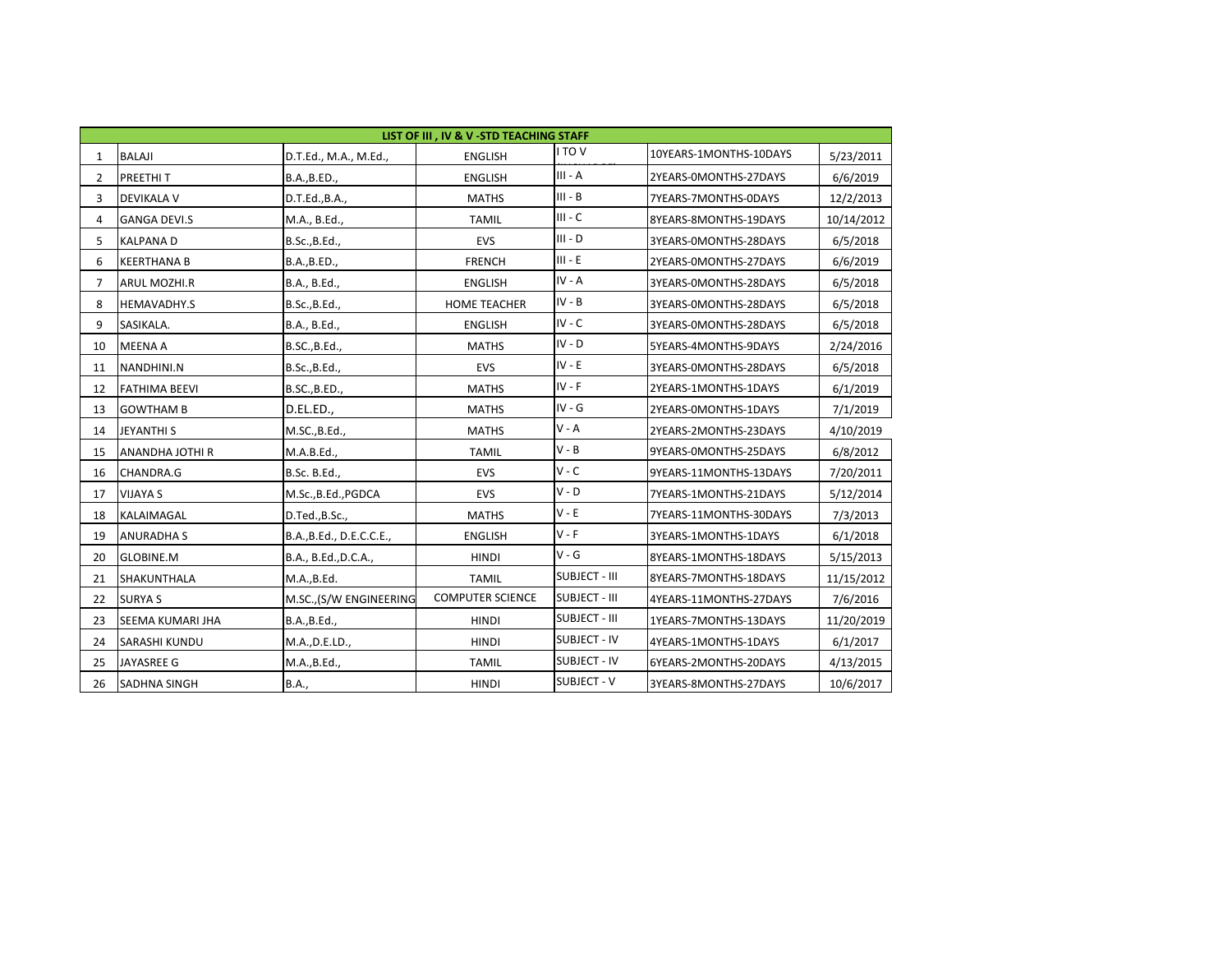|              | LIST OF VI, VII & VIII - STD TEACHING STAFF |                         |                  |                        |                                          |            |  |  |  |
|--------------|---------------------------------------------|-------------------------|------------------|------------------------|------------------------------------------|------------|--|--|--|
| 1            | SANTHOSH KUMAR C                            | M.A., B.Ed.,            | <b>ENGLISH</b>   | <b>INCHARGE - VI -</b> | 7YEARS-0MONTHS-14DAYS                    | 6/19/2014  |  |  |  |
| $\mathbf{2}$ | VIJAYA P @ NOORJAHAN                        | B.C.A., B.A., C.T.T.C   | <b>HINDI</b>     | VI-A                   | 7YEARS-1MONTHS-28DAYS                    | 5/5/2014   |  |  |  |
| 3            | <b>NITHIYAD</b>                             | B.SC., B.ED.,           | <b>MATHS</b>     | $VI - B$               | 2YEARS-0MONTHS-27DAYS                    | 6/6/2019   |  |  |  |
| 4            | ALAMELOU MANGAVARAME.T                      | M.A., B.Ed.,            | <b>HINDI</b>     | $VI - C$               | 9YEARS-1MONTHS-5DAYS                     | 5/28/2012  |  |  |  |
| 5.           | AMUTHADEVI.P                                | D.P.T.T., M.A., B.Ed.,  | SOCIAL           | $VI - D$               | 14YEARS-0MONTHS-7DAYS                    | 6/26/2007  |  |  |  |
| 6            | <b>MEERABAI P</b>                           | M.Sc., B.Ed.,           | <b>EVS</b>       | $VI - E$               | 6YEARS-7MONTHS-9DAYS                     | 11/24/2014 |  |  |  |
| 7            | UMA ANNADURAI.U                             | M.A. B.Ed.,             | SOCIAL           | $VI-F$                 | 10YEARS-2MONTHS-0DAYS                    | 5/2/2011   |  |  |  |
| 8            | <b>ASAMITHAK</b>                            | B.A., B.ED.,            | <b>ENGLISH</b>   | <b>VI-SUBJECT</b>      | 2YEARS-0MONTHS-27DAYS                    | 6/6/2019   |  |  |  |
| 9            | MALARVIJIY.P                                | B.Com., B.Ed., PGDCA.,  | SOCIAL           | VII - A                | 13YEARS-8MONTHS-11DAYS                   | 10/22/2007 |  |  |  |
| 10           | SARANYA.S                                   | M.A. M.Phil., B.Ed      | <b>TAMIL</b>     | $VII - B$              | 8YEARS-11MONTHS-24DAYS                   | 7/9/2012   |  |  |  |
| 11           | LATHA.V                                     | B.SC, B.Ed.,            | <b>MATHS</b>     | $VII - C$              | 7YEARS-1MONTHS-28DAYS                    | 5/5/2014   |  |  |  |
| 12           | <b>KOWSALAYA T</b>                          | B.SC., B.Ed             | <b>CHEMISTRY</b> | $VII - D$              | 5YEARS-3MONTHS-1DAYS                     | 4/1/2016   |  |  |  |
| 13           | MALADY. V                                   | M.A. B.Ed.,             | <b>TAMIL</b>     | $VII - F$              | 11YEARS-1MONTHS-17DAYS                   | 5/16/2010  |  |  |  |
| 14           | RAMA .R                                     | M.A.B.Ed.,              | <b>HINDI</b>     | $VII - G$              | 13YEARS-0MONTHS-26DAYS                   | 6/7/2008   |  |  |  |
| 15           | MALAKUMARI                                  | M.A., M.PHIL., P.Hd.,   | <b>HINDI</b>     | <b>VII-SUBJECT</b>     | 3YEARS-2MONTHS-27DAYS                    | 4/6/2018   |  |  |  |
| 16           | AMUTHADEVI.S                                | B.Sc., D.M.T.T., B.Ed., | SOCIAL           | VIII - A               | 15YEARS-0MONTHS-27DAYS                   | 6/6/2006   |  |  |  |
| 17           | NAYAGI PRAVEENA MERCY A                     | M.A., B.Ed.,            | <b>ENGLISH</b>   | $VIII - B$             | 3YEARS-1MONTHS-1DAYS                     | 6/1/2018   |  |  |  |
| 18           | <b>BENINA.B</b>                             | M.A. B.Ed.,             | <b>TAMIL</b>     | VIII - C               | 14YEARS-0MONTHS-15DAYS                   | 6/18/2007  |  |  |  |
| 19           | GIRIJA.R                                    | B.Sc. B.Ed.,            | <b>MATHS</b>     | VIII - D               | 11YEARS-1MONTHS-16DAYS                   | 5/17/2010  |  |  |  |
| 20           | SUMANGALA SEQUIERA                          | B.Com., T.C.H.,         | SOCIAL           | $VIII - E$             | 7YEARS-0MONTHS-17DAYS                    | 6/16/2014  |  |  |  |
| 21           | <b>HEMA A</b>                               | M.SC., B.Ed.,           | <b>MATHS</b>     | VIII - F               | 3YEARS-2MONTHS-30DAYS                    | 4/3/2018   |  |  |  |
| 22           | JEEVITHA.S                                  | M.SC(BIO-CHE) M.ED      | CHEMISTRY, VE    | $VIII - G$             | 6YEARS-1MONTHS-1DAYS                     | 6/1/2015   |  |  |  |
| 23           | VALARMATHI                                  | M.A., M.Ed.,            | <b>ENGLISH</b>   | VIII - H               | 10YEARS-1MONTHS-5DAYS                    | 5/28/2011  |  |  |  |
| 24           | VASUMATHI.H                                 | M.Sc., B.Ed.,           | <b>SCIENCE</b>   | $VIII - I$             | 7YEARS-0MONTHS-0DAYS                     | 7/2/2014   |  |  |  |
| 25           | <b>SHOBANA .S</b>                           | M.A., TTC               | <b>HINDI</b>     | <b>VIII- SUBJECT</b>   | 14YEARS-0MONTHS-15DAYS                   | 6/18/2007  |  |  |  |
| 26           | <b>KALPANA P</b>                            | M.A., B.ED              | <b>FRENCH</b>    | XI & XII               | 4YEARS-7MONTHS-1DAYS                     | 12/1/2016  |  |  |  |
| 27           | SELVAKUMARI J                               | M.A., B.ED              | <b>TAMIL</b>     | XI & XII               | 11YEARS-1MONTHS-16DAYS                   | 5/17/2010  |  |  |  |
| 28           | JASMIN BEGAM A                              | M.SC., B.Ed.,           | <b>MATHS</b>     | VII & X                | 4YEARS-2MONTHS-30DAYS                    | 4/3/2017   |  |  |  |
| 29           | <b>DUBE UMA MADAN</b>                       | M.A., B.Ed.,            | <b>ENGLISH</b>   |                        | SUBJECT - X & VIII 9YEARS-1MONTHS-19DAYS | 5/14/2012  |  |  |  |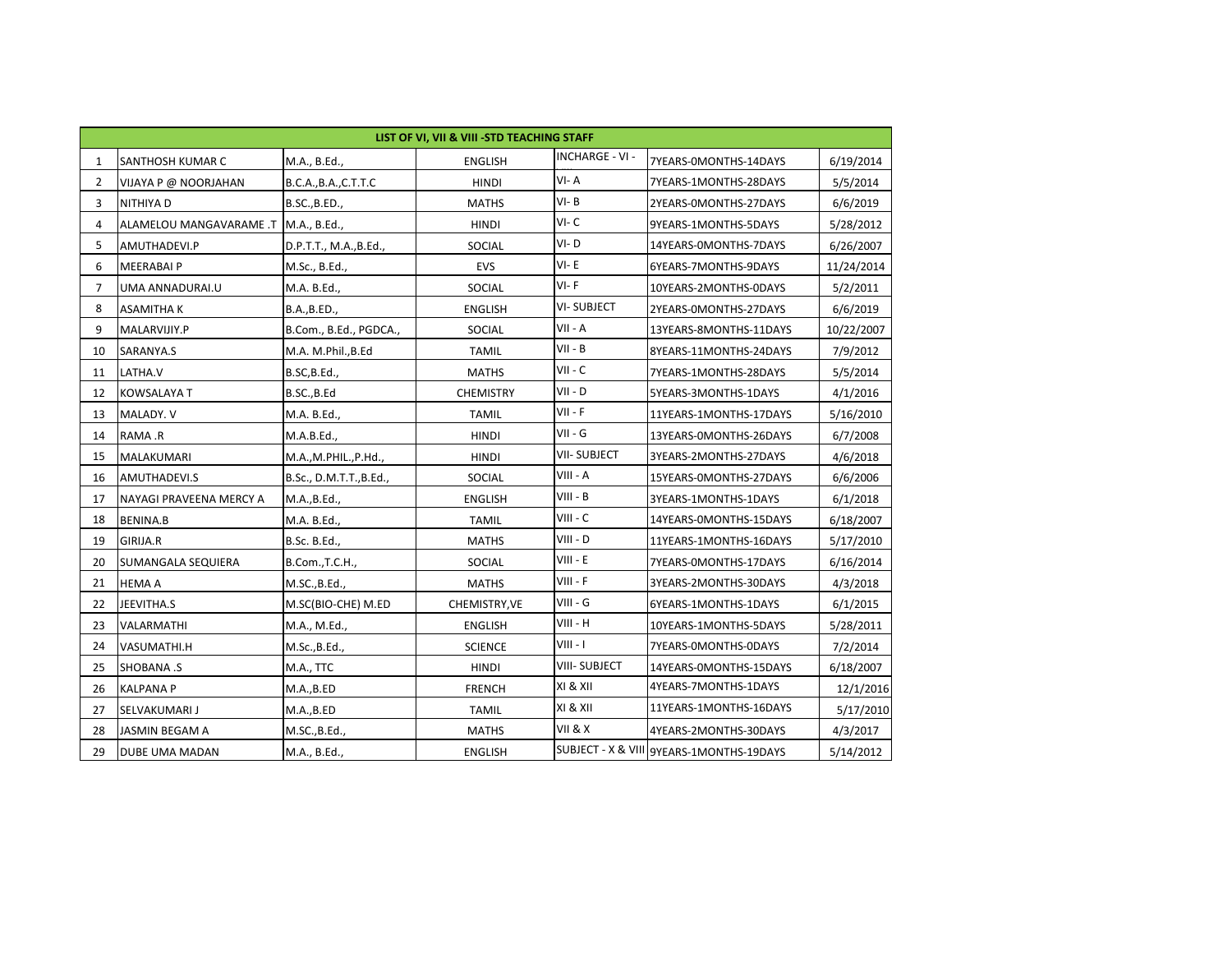|              | LIST OF IX & X - STD TEACHING STAFF |                           |                    |                             |                                           |            |  |  |  |
|--------------|-------------------------------------|---------------------------|--------------------|-----------------------------|-------------------------------------------|------------|--|--|--|
| 1            | SRIDEVI                             | M.Sc., B.Ed., P.G.D.C.A., | <b>MATHS</b>       | IX & X -                    | 13YEARS-11MONTHS-29DAYS                   | 7/4/2007   |  |  |  |
| $\mathbf{2}$ | CANAGAVALLY.A                       | B.A., B.Ed.,              | <b>ENGLISH</b>     | X & XI                      | 8YEARS-6MONTHS-16DAYS                     | 12/17/2012 |  |  |  |
| 3            | LAKSHMI                             | M.Sc., B.Ed.,             | <b>CHEMISTRY</b>   | $IX - B$                    | 5YEARS-7MONTHS-28DAYS                     | 11/5/2015  |  |  |  |
| 4            | <b>THENMOZHI</b>                    | M.SC., B.Ed.,             | <b>MATHS</b>       | $IX - C$                    | 4YEARS-0MONTHS-19DAYS                     | 6/14/2017  |  |  |  |
| 5.           | <b>BHARATHI.S</b>                   | M.Sc.M.A.M.Ed., M.Phil.,  | <b>ENGLISH</b>     | $IX - D$                    | 9YEARS-0MONTHS-25DAYS                     | 6/8/2012   |  |  |  |
| 6            | EZHILARASI K P                      | M.A., B.Ed., M.PHIL.,     | <b>HISTORY</b>     | $IX - E$                    | 6YEARS-9MONTHS-1DAYS                      | 10/1/2014  |  |  |  |
| 7            | R. RAMA                             | M.A., B.Ed., M.PHIL.,     | <b>ECONOMICS</b>   | $IX - F$                    | 9YEARS-1MONTHS-17DAYS                     | 5/16/2012  |  |  |  |
| 8            | <b>ANETHA</b>                       | M.SC., B.Ed., M.Phil.,    | <b>MATHEMATICS</b> | $IX - G$                    | 1YEARS-6MONTHS-0DAYS                      | 1/2/2020   |  |  |  |
| 9            | KALAIARASI                          | M.SC.B.Ed, M.Phil.,       | ZOOLOGY            | $X - B$                     | 10YEARS-1MONTHS-1DAYS                     | 6/1/2011   |  |  |  |
| 10           | <b>INDUMATHY</b>                    | M.SC., B.Ed.,             | <b>MATHS</b>       | $X - C$                     | 13YEARS-6MONTHS-28DAYS                    | 12/5/2007  |  |  |  |
| 11           | SUGANTHI.S                          | M.Sc., B.Ed., M.L.I.S.,   | <b>PHYSICS</b>     | $X - D$                     | 11YEARS-0MONTHS-26DAYS                    | 6/7/2010   |  |  |  |
| 12           | SHIYVAGAMI @ LAKSHMI                | B.Com., M.B.A.,           | SOCIAL             | $X - E$                     | 4YEARS-2MONTHS-30DAYS                     | 4/3/2017   |  |  |  |
| 13           | ANUSUYA.M                           | M.Com., B.Ed.,            | SOCIAL             | $X - F$                     | 11YEARS-1MONTHS-16DAYS                    | 5/17/2010  |  |  |  |
| 14           | MEENAKUMARI B                       | M.SC.,                    | <b>MATHS</b>       | IX.                         | OYEARS-7MONTHS-1DAYS                      | 12/1/2020  |  |  |  |
| 15           | ANBU MALARKS                        | M.A., B.Ed.,              | <b>ENGLISH</b>     | $X - H$                     | 2YEARS-0MONTHS-30DAYS                     | 6/3/2019   |  |  |  |
| 16           | VIJAYALAKSHMI. M                    | M.A. B.Ed.,               | <b>TAMIL</b>       | SUBJECT - IX & X            | 14YEARS-0MONTHS-15DAYS                    | 6/18/2007  |  |  |  |
| 17           | KARPAGAM.E                          | M.A., B.Ed                | <b>TAMIL</b>       | <b>SUBJECT - IX &amp; X</b> | 7YEARS-10MONTHS-21DAYS                    | 8/12/2013  |  |  |  |
| 18           | DJEANTY.K                           | M.A., B.Ed                | <b>TAMIL</b>       | <b>SUBJECT - IX &amp; X</b> | 16YEARS-2MONTHS-0DAYS                     | 5/2/2005   |  |  |  |
| 19           | VASANTHI.M                          | M.A.B.Ed.,                | <b>TAMIL</b>       | <b>SUBJECT - IX &amp; X</b> | 12YEARS-2MONTHS-6DAYS                     | 4/27/2009  |  |  |  |
| 20           | DEBJANI BANERJI                     | P.H.D.,                   | <b>FRENCH</b>      | SUBJECT - IX & X            | 2YEARS-1MONTHS-8DAYS                      | 5/25/2019  |  |  |  |
| 21           | <b>CHITHRA M</b>                    | M.SC., B.Ed.,             | <b>CHMISTRY</b>    | <b>SUBJECT - IX &amp; X</b> | 14YEARS-0MONTHS-15DAYS                    | 6/18/2007  |  |  |  |
| 22           | <b>APPANDAIRAJAN A</b>              | M.A., B.Ed.,              | <b>HINDI</b>       | <b>SUBJECT - IX &amp; X</b> | 14YEARS-0MONTHS-15DAYS                    | 6/18/2007  |  |  |  |
| 23           | G. SITTRARASSOU                     | M.A.B.Ed., M. Phil.,      | <b>ZOOLOGY</b>     |                             | SUBJECT - IX & X   10YEARS-0MONTHS-25DAYS | 6/8/2011   |  |  |  |
| 24           | <b>SARVANAN KUMAR</b>               | B.Tech., M.B.A.,          | <b>PHYSICS</b>     | <b>SUBJECT - IX &amp; X</b> | 3YEARS-2MONTHS-28DAYS                     | 4/5/2018   |  |  |  |
| 25           | <b>KEERTHANA</b>                    | M.COM., B.B.A.,           | SOCIAL             | SUBJECT - IX & X            | OYEARS-4MONTHS-16DAYS                     | 2/17/2021  |  |  |  |
| 26           | YOHANNAN LIJU T A                   | M.A., B.Ed.,              | <b>ENGLISH</b>     | SUBJECT - IX & X            | OYEARS-5MONTHS-13DAYS                     | 1/20/2021  |  |  |  |
| 27           | SIVANESAN                           | M.SC.B.ED., M.PHIL.,      | <b>CHEMISTRY</b>   | <b>FOUNDATION (VI</b>       | 3YEARS-1MONTHS-1DAYS                      | 6/1/2018   |  |  |  |
| 28           | PRAMEELA                            | M.SC., B.ED.,             | <b>MATHEMATICS</b> | <b>FOUNDATION (VI</b>       | 3YEARS-1MONTHS-1DAYS                      | 6/1/2018   |  |  |  |
| 29           | <b>BHASKAR</b>                      | <b>B.Tech</b>             | <b>PHYSICS</b>     | <b>FOUNDATION (VI</b>       | 2YEARS-4MONTHS-1DAYS                      | 3/1/2019   |  |  |  |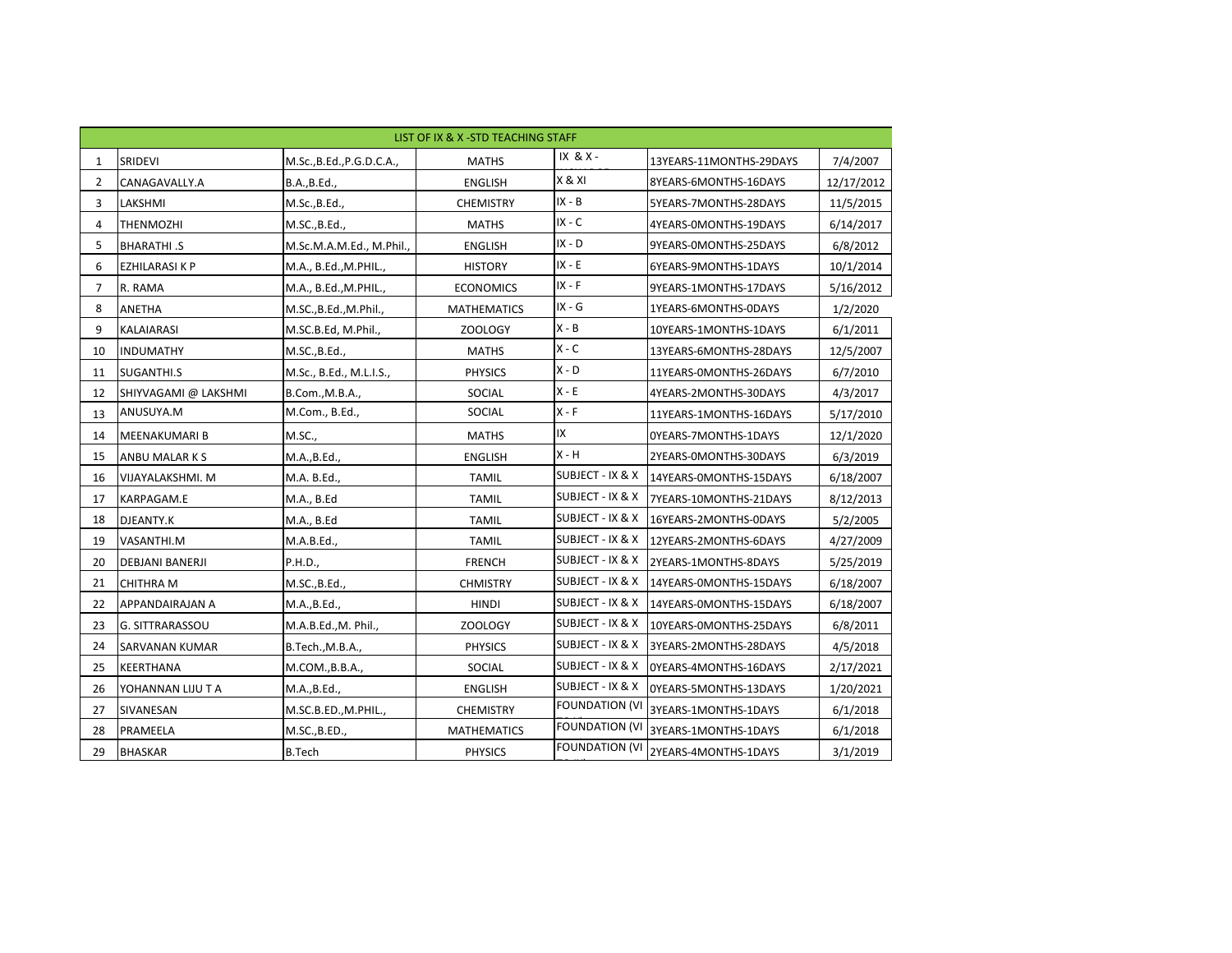|                | LIST OF XI & XII - STD TEACHING STAFF |                              |                               |                                    |                                       |            |  |  |
|----------------|---------------------------------------|------------------------------|-------------------------------|------------------------------------|---------------------------------------|------------|--|--|
| $\mathbf{1}$   | <b>DHEIVANITHI G G</b>                | M.SC.,                       | <b>MATHEMATICS</b>            | XI & XII                           | 5YEARS-0MONTHS-19DAYS                 | 6/14/2016  |  |  |
| $2^{\circ}$    | SENDIL VELOU P                        | M.SC.B.ED                    | <b>MATHEMATICS</b>            | XI & XII                           | 13YEARS-5MONTHS-16DAYS                | 1/17/2008  |  |  |
| 3              | PRABHAKARA RAO P                      | M.SC., M.Phil., M.Ed.,       | <b>MATHEMATICS</b>            | XI & XII                           | 3YEARS-3MONTHS-25DAYS                 | 3/8/2018   |  |  |
| 4              | LEEMA ROSALIN J                       | M.SC., B.Ed.,                | <b>MATHEMATICS</b>            | XI & XII                           | 8YEARS-0MONTHS-23DAYS                 | 6/10/2013  |  |  |
| 5              | <b>RAVI KIRAN</b>                     | M.SC.,                       | <b>PHYSICS</b>                | XI & XII                           | 2YEARS-1MONTHS-1DAYS                  | 6/1/2019   |  |  |
| 6              | RAMAKRISHNA K                         | M.SC.,                       | <b>PHYSICS</b>                | XI & XII                           | 4YEARS-1MONTHS-1DAYS                  | 6/1/2017   |  |  |
| $\overline{7}$ | SATYANARAYANA P.V.V                   | M.SC., B.Ed., M.Phil.,       | <b>PHYSICS</b>                | XI & XII                           | 3YEARS-3MONTHS-14DAYS                 | 3/19/2018  |  |  |
| 8              | <b>VIJAY KUMAR</b>                    | B.Tech (E&C)                 | <b>PHYSICS &amp; ROBOTICS</b> | XI & XII                           | 7YEARS-0MONTHS-23DAYS                 | 6/10/2014  |  |  |
| 9              | <b>MOHANA MURALI</b>                  | M.Tech., B.E.,               | <b>PHYSICS</b>                | XI & XII                           | 2YEARS-4MONTHS-21DAYS                 | 2/12/2019  |  |  |
| 10             | <b>SACHIDA NAND</b>                   | <b>B.E.,</b>                 | <b>CHEMISTRY</b>              | XI & XII                           | 2YEARS-3MONTHS-22DAYS                 | 3/11/2019  |  |  |
| 11             | <b>BHANUPRASAD V</b>                  | M.SC.,                       | <b>CHEMITRY</b>               | XI & XII                           | 3YEARS-5MONTHS-1DAYS                  | 2/1/2018   |  |  |
| 12             | <b>NAJUMUDEEN A</b>                   | M.SC., B.Ed., P.hd.,         | <b>CHEMISTRY</b>              | XI & XII                           | 3YEARS-8MONTHS-22DAYS                 | 10/11/2017 |  |  |
| 13             | <b>SRIGAND S.B</b>                    | M.SC.B.ED                    | <b>CHEMISTRY</b>              | XI & XII                           | 12YEARS-11MONTHS-0DAYS                | 8/2/2008   |  |  |
| 14             | <b>JANARDHAN K</b>                    | M.Sc                         | Chemistry                     | XI & XII                           | 3YEARS-2MONTHS-23DAYS                 | 4/10/2018  |  |  |
| 15             | <b>SUSILA RANI</b>                    | M.SC., B.Ed., M.Phil.,       | ZOOLOGY                       | XI & XII                           | 3YEARS-1MONTHS-1DAYS                  | 6/1/2018   |  |  |
| 16             | <b>BATMANABAN N</b>                   | M.Sc., B.Ed., M.Phil, B.LIS. | ZOOLOGY                       | XI & XII - NEET<br><b>INCHADGE</b> | 12YEARS-10MONTHS-25DAYS               | 8/8/2008   |  |  |
| 17             | NAGARAJAN.B                           | M.SC.M.Phil., B.Ed           | <b>ECONOMICS</b>              | IX & X -                           | 9YEARS-10MONTHS-30DAYS                | 8/3/2011   |  |  |
| 18             | <b>SUMITHRA U.B</b>                   | M.COM., B.Ed.,               | <b>BUSINESS STUDIES</b>       | XI & XII                           | 8YEARS-0MONTHS-25DAYS                 | 6/8/2013   |  |  |
| 19             | KOMALAVALLI NAIR                      | M.COM.,                      | <b>ACCOUNTANCY</b>            | lxı                                | 2YEARS - 1MONTHS - 1DAYS              | 6/1/2019   |  |  |
| 20             | PAULDURAI K                           | M.Sc., B.Ed.,                | <b>COMPUTER SCIENCE</b>       | XI & XII                           | 6YEARS-9MONTHS-18DAYS                 | 9/15/2014  |  |  |
| 21             | NIRMALA DEVI A                        | <b>B.Tech</b>                | <b>COMPUTER SCIENCE</b>       |                                    | VOCATIONAL - IX 2YEARS-2MONTHS-23DAYS | 4/10/2019  |  |  |
| 22             | <b>JAGANATH J</b>                     | M.A., B.Ed.,                 | <b>ENGLISH</b>                | XI & XII                           | 8YEARS - 3MONTHS - 20DAYS             | 3/13/2013  |  |  |
| 23             | <b>JAYACHITHRA B</b>                  | M.A., M.Ed.,                 | <b>ENGLISH</b>                | XI                                 | 4YEARS-1MONTHS-1DAYS                  | 6/1/2017   |  |  |
| 24             | SIVASANKARI                           | M.SC.,                       | <b>COMPUTER SCIENCE</b>       | KNOWELEDGE                         | OYEARS - 8MONTHS - 28DAYS             | 10/5/2020  |  |  |
| 25             | <b>SUGANYA R</b>                      | M.SC.,                       | <b>PHYSICS</b>                | <b>KNOWELEDGE</b>                  | OYEARS-5MONTHS-29DAYS                 | 1/4/2021   |  |  |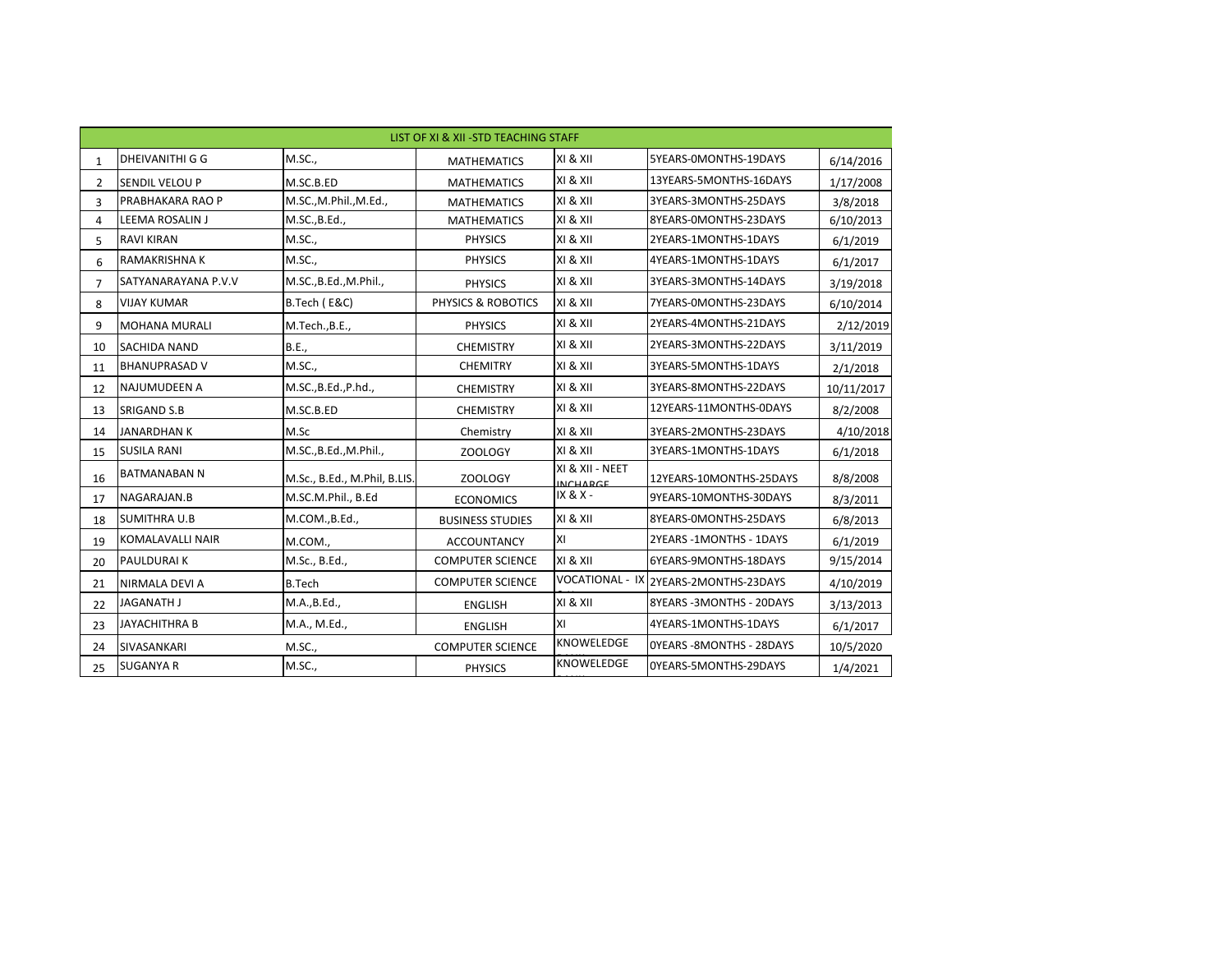| <b>GURUGRAM</b> |                             |                                            |                                     |               |                                            |                               |  |  |  |
|-----------------|-----------------------------|--------------------------------------------|-------------------------------------|---------------|--------------------------------------------|-------------------------------|--|--|--|
| S.NO            | <b>NAME</b>                 | <b>QULIFICATION</b>                        | <b>SUBJECT</b>                      | STD - SEC     | <b>EXPERIENCE</b>                          | <b>DATE OF</b><br><b>JOIN</b> |  |  |  |
| 1               | <b>DR. RITU BHATT</b>       | M.A( HISTORY), B.ED, Ph. SOCIAL STUDIES    |                                     | IX, X, X-SRG  | 6YEARS-0MONTHS-28DAYS                      | 6/5/2015                      |  |  |  |
| $\overline{2}$  | P.SANGARI                   | B.sc., DECE, B.Ed.,                        | <b>TAMIL</b>                        | $III - V$     | 10YEARS-1MONTHS-10DAYS                     | 5/23/2011                     |  |  |  |
| 3               | <b>ANITA JOAN B</b>         | <b>TTE</b>                                 | <b>ENGLISH</b>                      | $III - V$     | 4YEARS-8MONTHS-0DAYS                       | 11/2/2016                     |  |  |  |
| 4               | <b>MIRAL PATEL</b>          | Bsc (Phy), B.A. Hindi                      | <b>HINDI</b>                        | $III - V, VI$ | 2YEARS-8MONTHS-22DAYS                      | 10/11/2018                    |  |  |  |
| 5               | LAKSHMI DEVI T              | B.sc, B.Ed (Maths)                         | <b>MATHS</b>                        | $III - V$     | 4YEARS-OMONTHS-20DAYS                      | 6/13/2017                     |  |  |  |
| 6               | CANAGALETCHOUMY.S           | B.Sc., B.Ed., (chemistry)                  | Ev.s, G.K                           | $III - V$     | 8YEARS-6MONTHS-0DAYS                       | 1/2/2013                      |  |  |  |
| 7               | <b>MALATHIS</b>             | M.A., M.PHIL., B.ED.,                      | <b>TAMIL</b>                        |               | VI-A1, A2 & VII-A13YEARS-1MONTHS-1DAYS     | 6/1/2018                      |  |  |  |
| 8               | YAMUNAVATHI E               | B.SC., B.Ed.,                              | <b>ENGLISH</b>                      | VI, VII       | OYEARS-4MONTHS-23DAYS                      | 2/10/2021                     |  |  |  |
| 9               | <b>TURGOT MARIE ROSETTE</b> | DELF B2.,                                  | <b>FRENCH</b>                       | $VI - X$      | OYEARS-4MONTHS-16DAYS                      | 2/17/2021                     |  |  |  |
| 10              | SRINIVASAN A                | M.A., B.Ed., M.phil.,                      | <b>TAMIL</b>                        |               | IX, X, VIII - A1 & A19YEARS-0MONTHS-27DAYS | 6/6/2012                      |  |  |  |
| 11              | <b>ANITA DEO</b>            | D.F.T                                      | <b>ENGLISH</b>                      |               | IX A, B & SRG & X 2YEARS-11MONTHS-22DAYS   | 7/11/2018                     |  |  |  |
| 12              | <b>VASANTHI S</b>           | D.T.ED., M.A.(H), B.ED., SANSOCIAL STUDIES |                                     |               | VI A1, A2 & VII A1, 7YEARS-11MONTHS-30DAYS | 7/3/2013                      |  |  |  |
| 13              | <b>MANASWINI</b>            | M.A(SANSKRIT, HINDI, TAM HINDI             |                                     |               | VIII-A1, A2 & VII-A111YEARS-1MONTHS-18DAYS | 5/15/2010                     |  |  |  |
| 14              | <b>HEMAVATHI</b>            | M.Sc., B.Ed.,                              | <b>COMPUTER SCIENCE</b>             | $VI - X$      | 2YEARS-3MONTHS-1DAYS                       | 4/1/2019                      |  |  |  |
| 15              | <b>ESTHER GRACE</b>         | M.A.,                                      | <b>ENGLISH (NEW)</b>                | XI & XII      | 1YEARS-0MONTHS-4DAYS                       | 6/29/2020                     |  |  |  |
| 16              | <b>PRAVEEN KUMAR</b>        | M.C.A., B.Ed.,                             | <b>COMPUTER SCIENCE</b>             | XI & XII      | 2YEARS-1MONTHS-8DAYS                       | 5/25/2019                     |  |  |  |
|                 |                             |                                            | LIST OF SATHYA NAGAR TEACHING STAFF |               |                                            |                               |  |  |  |
| S.NO            | <b>NAME</b>                 | <b>QULIFICATION</b>                        | <b>SUBJECT</b>                      | STD - SEC     | <b>EXPERIENCE</b>                          | <b>DATE OF</b><br><b>JOIN</b> |  |  |  |
| $\mathbf{1}$    | <b>VANITHA</b>              | B.A., B.ED., BLIS.,                        | EVS                                 |               | 16YEARS-3MONTHS-14DAYS                     | 3/19/2005                     |  |  |  |
| $2^{\circ}$     | <b>ENTHARESWARI .K</b>      | M.SC, B.ED                                 | C.S                                 | $III - V$     | 13YEARS-0MONTHS-3DAYS                      | 6/30/2008                     |  |  |  |
| 3               | LATHA M                     | M.COM.,                                    | <b>HOME TEACHER</b>                 | PRE-KG        | 4YEARS-1MONTHS-1DAYS                       | 6/1/2017                      |  |  |  |
| 4               | <b>SHARMILA SHALINI B</b>   | B.A., B.ED., (ENG)                         | <b>HOME TEACHER</b>                 | KG-I          | 2YEARS-0MONTHS-27DAYS                      | 6/6/2019                      |  |  |  |
| 5               | <b>ARUL SHANTHI B</b>       | M.COM., ECEE., DIPE.,                      | <b>HOME TEACHER</b>                 | $KG-II(A)$    | 4YEARS-1MONTHS-1DAYS                       | 6/1/2017                      |  |  |  |
| 6               | <b>KALPANA P</b>            | BBA, MBA                                   | <b>HOME TEACHER</b>                 | I - A         | 3YEARS-2MONTHS-17DAYS                      | 4/16/2018                     |  |  |  |
| 7               | <b>THAMIZHSELVI A</b>       | B.SC., B.ED (MATHS)                        | <b>COMPUTER SCIENCE</b>             | II - A        | 3YEARS-0MONTHS-28DAYS                      | 6/5/2018                      |  |  |  |
| 8               | <b>SARANYA P</b>            | D.EL.ED.,                                  | <b>HOME TEACHER</b>                 | $II - B$      | 2YEARS-0MONTHS-1DAYS                       | 7/1/2019                      |  |  |  |
| 9               | <b>SUCHITRAK</b>            | DECE., B.A., B.ED, (M.A) (HIS EV.S         |                                     | $III - A$     | 10YEARS-1MONTHS-10DAYS                     | 5/23/2011                     |  |  |  |
| 10              | <b>BLESSIE REBECCA R</b>    | B.SC., D.EL.ED.,                           | <b>MATHS</b>                        | $III - C$     | 2YEARS-0MONTHS-1DAYS                       | 7/1/2019                      |  |  |  |
| 11              | <b>BANU PRIYA S</b>         | D.T.ED., M.A., B.ED.,                      | <b>TAMIL</b>                        | IV-A          | 7YEARS-1MONTHS-28DAYS                      | 5/5/2014                      |  |  |  |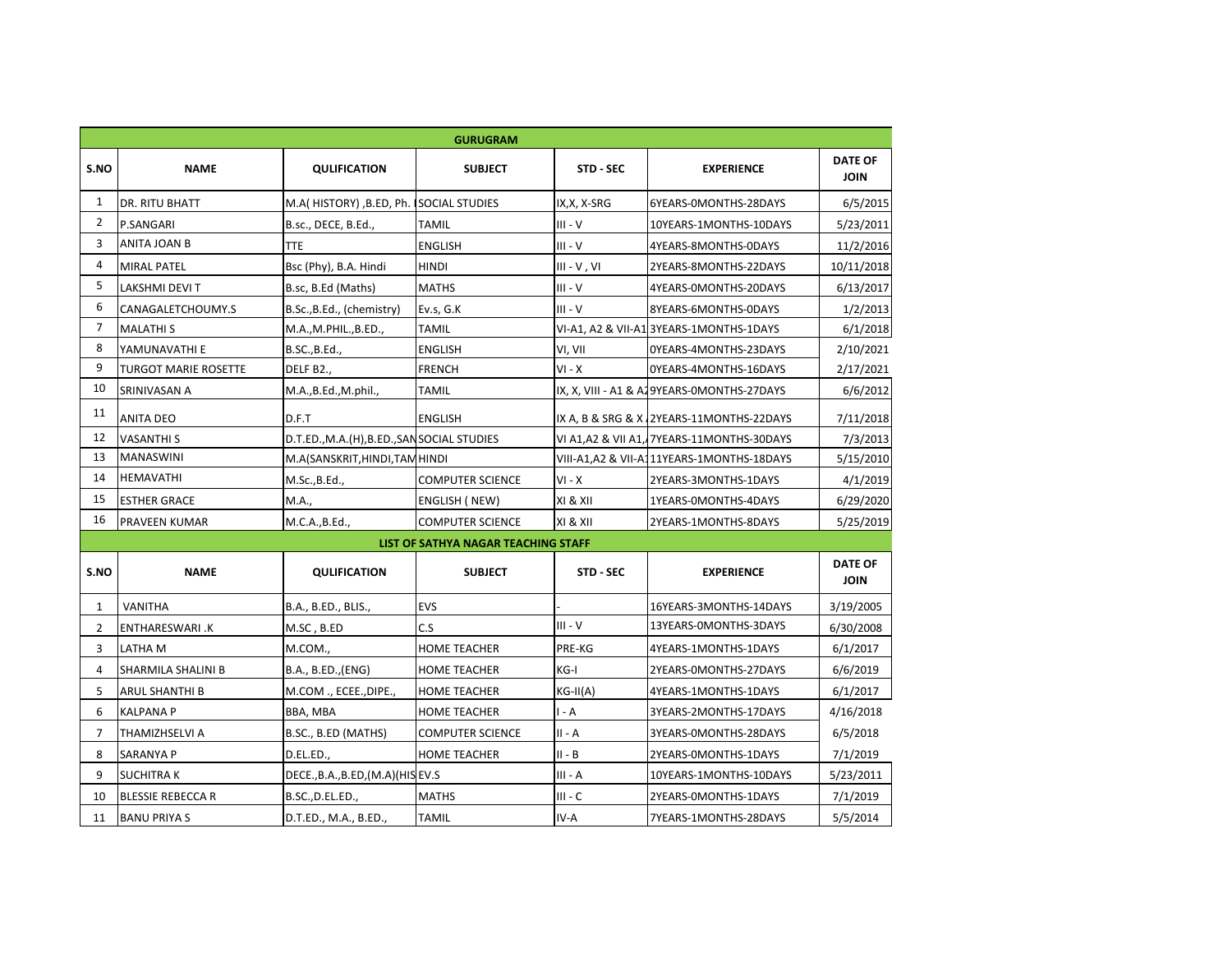| 12 | IKALAIARASI A       | $B.SC(zoo)$ , B.ED             | <b>IEVS</b>         | IIV-B          | 3YEARS-8MONTHS-10DAYS  | 10/23/2017 |
|----|---------------------|--------------------------------|---------------------|----------------|------------------------|------------|
| 13 | LOGANAYAKI B        | D.T.ED., B.SC., (M)            | <b>IMATHEMATICS</b> | IV- A          | 7YEARS-11MONTHS-30DAYS | 7/3/2013   |
| 14 | ISAJITHA T          | BCS., B.ED., (M.COM)           | <b>IENGLISH</b>     | IV - B         | 7YEARS-0MONTHS-29DAYS  | 6/4/2014   |
| 15 | <b>SHANTHY K</b>    | [M.A.,B.ED.,M.PHIL(T)HINQHINDI |                     | III-V          | I6YEARS-0MONTHS-18DAYS | 6/15/2015  |
| 16 | ALKA MUNDHRA        | H.SC., MTT., D.T. TED.,        | <b>HINDI</b>        | III-V          | 7YEARS-1MONTHS-21DAYS  | 5/12/2014  |
| 17 | IAYEESHA S          | B.A(FRE)., BEP-C., BAC.,       | <b>IFRENCH</b>      | - V            | 8YEARS-0MONTHS-30DAYS  | 6/3/2013   |
| 18 | HEMA POOJA NAYAGI M | D.M.T, B.Lit,                  | ITAMIL              | <b>IIII-IV</b> | 6YEARS-1MONTHS-1DAYS   | 6/1/2015   |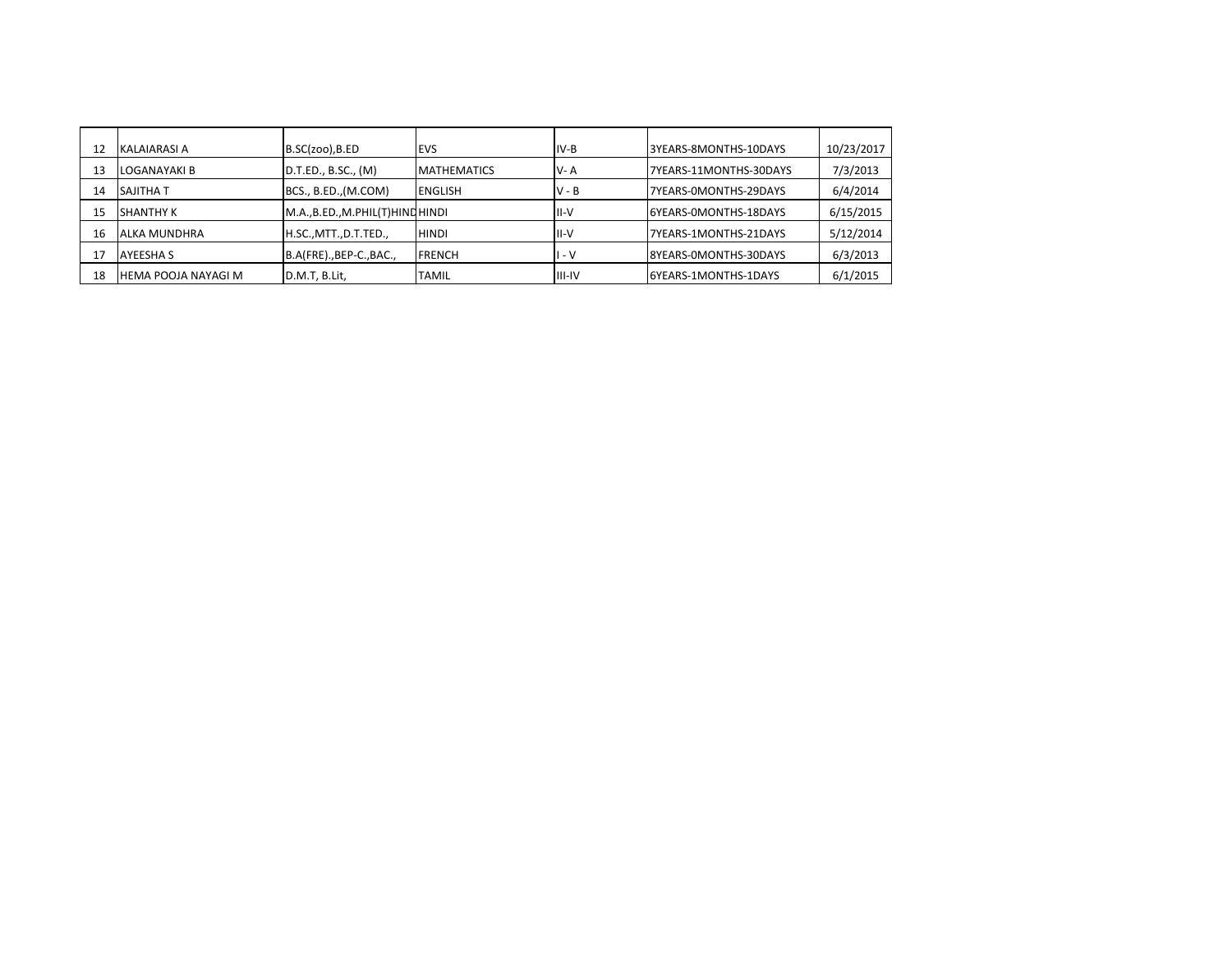|                |                                 |                                                         | LIST OF VIVEKAM TEACHING STAFF     |                                       |                                         |                               |
|----------------|---------------------------------|---------------------------------------------------------|------------------------------------|---------------------------------------|-----------------------------------------|-------------------------------|
| 1              | <b>SELVAM.N</b>                 | M.A,B.ED,PH.D(HIN)                                      | <b>HINDI</b>                       | <b>ACADEMIC</b><br><b>COORDINATOR</b> | 9YEARS-2MONTHS-1DAYS                    | 5/1/2012                      |
| $\mathbf{2}$   | GOVINDAMMALLE.K                 | B.A,D.PRE.ED,PGDCA                                      | <b>HOME TEACHER</b>                | KG I-A                                | 2YEARS-10MONTHS-23DAYS                  | 8/10/2018                     |
| 3              | MALINI .N                       | B.A(ENG), D.T.ED                                        | <b>HOME TEACHER</b>                | I-A                                   | 2YEARS-1MONTHS-1DAYS                    | 6/1/2019                      |
| 4              | DHANYA S S                      | B.COM., DELF A2.,                                       | FRENCH, EVS & ENGLISH              | $II - A$                              | OYEARS-4MONTHS-16DAYS                   | 2/17/2021                     |
| 5              | <b>KANCHANAI</b>                | M.C.A., M.SC(YOGA)., D.Teo                              | <b>MATHEMATICS</b>                 | $III - V$                             | 4YEARS-2MONTHS-30DAYS                   | 4/3/2017                      |
| 6              | MEHARAJUNISSA.K                 | B.SC(PHY), B.ED, MBA, B.LIS                             | EVS, VE, D/L                       | III - V                               | 8YEARS-8MONTHS-9DAYS                    | 10/24/2012                    |
| $\overline{7}$ | <b>SANCHANA P</b>               | M.A., M.SC., BED.,                                      | <b>ENGLISH &amp; CSC</b>           | $III - V$                             | 2YEARS-3MONTHS-1DAYS                    | 4/1/2019                      |
| 8              | LEENA.S                         | M.A(ENG), M.SC(PSY), DLE<br>D, RASHTRA Basha<br>praveen | HINDI, VE                          | $V-I$                                 | 5YEARS-1MONTHS-1DAYS                    | 6/1/2016                      |
| 9              | <b>BUVANESWARI .K</b>           | M.A (TAM), B.ED                                         | TAMIL, PT, D/L                     | $III - VI$                            | 9YEARS-1MONTHS-19DAYS                   | 5/14/2012                     |
| 10             | PRAVINA MAGNOT N                | B.A,B.ED                                                | ENGLISH, VE                        | $VI - IX$                             | 3YEARS-0MONTHS-28DAYS                   | 6/5/2018                      |
| 11             | ANUSOUYA C                      | M.A,B.ED,M.PHIL,PH.D(TA                                 | TAMIL, VE                          | $VI-IX$                               | 3YEARS-11MONTHS-12DAYS                  | 7/21/2017                     |
| 12             | MARIA ALEXANDRINE VIBLANEC<br>R | B.A(FRE), B.ED                                          | FRENCH/C.S/V.E                     | $VI-IX$                               | 3YEARS-0MONTHS-28DAYS                   | 6/5/2018                      |
| 13             | <b>AMUDHAVALLIK</b>             | B.A,B.ED                                                | HINDI, VE                          | $VI-IX$                               | 6YEARS-5MONTHS-28DAYS                   | 1/5/2015                      |
| 14             | <b>AKILANDESWARI CS</b>         | <b>MCA</b>                                              | SOCIAL                             | $VI-IX$                               | 4YEARS-0MONTHS-10DAYS                   | 6/23/2017                     |
| 15             | UTHIRA DEVI S                   | M.SC(PHY), M.PHIL                                       | <b>PHYSICS</b>                     | $VI-IX$                               | 3YEARS-0MONTHS-13DAYS                   | 6/20/2018                     |
| 16             | PUGHAZVENDAN P                  | <b>BIOCHEMISTRY)</b>                                    | <b>BIOLOGY</b>                     | $VI-IX$                               | 4YEARS-1MONTHS-4DAYS                    | 5/29/2017                     |
| 17             | <b>NISHANTH R</b>               | M.E(POWER SYSTEM ENG                                    | <b>MATHS</b>                       | VI-IX                                 | 4YEARS-1MONTHS-11DAYS                   | 5/22/2017                     |
| 18             | SANTHANAM                       | M.SC., B.Ed., P.hd.,                                    | <b>CHEMISTRY</b>                   | XI & XII                              | 3YEARS-10MONTHS-5DAYS                   | 8/28/2017                     |
| 19             | <b>SANCHANA P</b>               | M.A., M.SC., BED.,                                      | <b>ENGLISH &amp; CSC</b>           |                                       | VR LAB & VIVEKAN 2YEARS-3MONTHS-1DAYS   | 4/1/2019                      |
|                |                                 |                                                         | LIST OF SARAM TEACHING STAFF       |                                       |                                         |                               |
| S.NO           | <b>NAME</b>                     | <b>QULIFICATION</b>                                     | <b>SUBJECT</b>                     | <b>STD - SEC</b>                      | <b>EXPERIENCE</b>                       | <b>DATE OF</b><br><b>JOIN</b> |
| $\mathbf{1}$   | <b>Ms.CHITHRA</b>               | D.T.ED,B.A,B.ED                                         | INCHARGE & SUBJECT TEA             |                                       | I-STD & II - STD 13YEARS-7MONTHS-16DAYS | 11/17/2007                    |
| $\mathbf{2}$   | Ms.SARANYA                      | D.T.ED                                                  | <b>HOME TEACHER</b>                | K.G.II-A                              | 3YEARS-0MONTHS-12DAYS                   | 6/21/2018                     |
| 3              | Ms.ABIRAMI                      | B.A, B.ED,                                              | <b>HOME TEACHER</b>                | I-STDA                                | 3YEARS-0MONTHS-28DAYS                   | 6/5/2018                      |
| $\overline{4}$ | Ms.JEYAVARDHINI                 | B.COM., MBA                                             | <b>HOME TEACHER</b>                | <b>II-STD A</b>                       | 4YEARS-11MONTHS-27DAYS                  | 7/6/2016                      |
|                |                                 |                                                         | <b>LIST OF P.ET TEACHING STAFF</b> |                                       |                                         |                               |